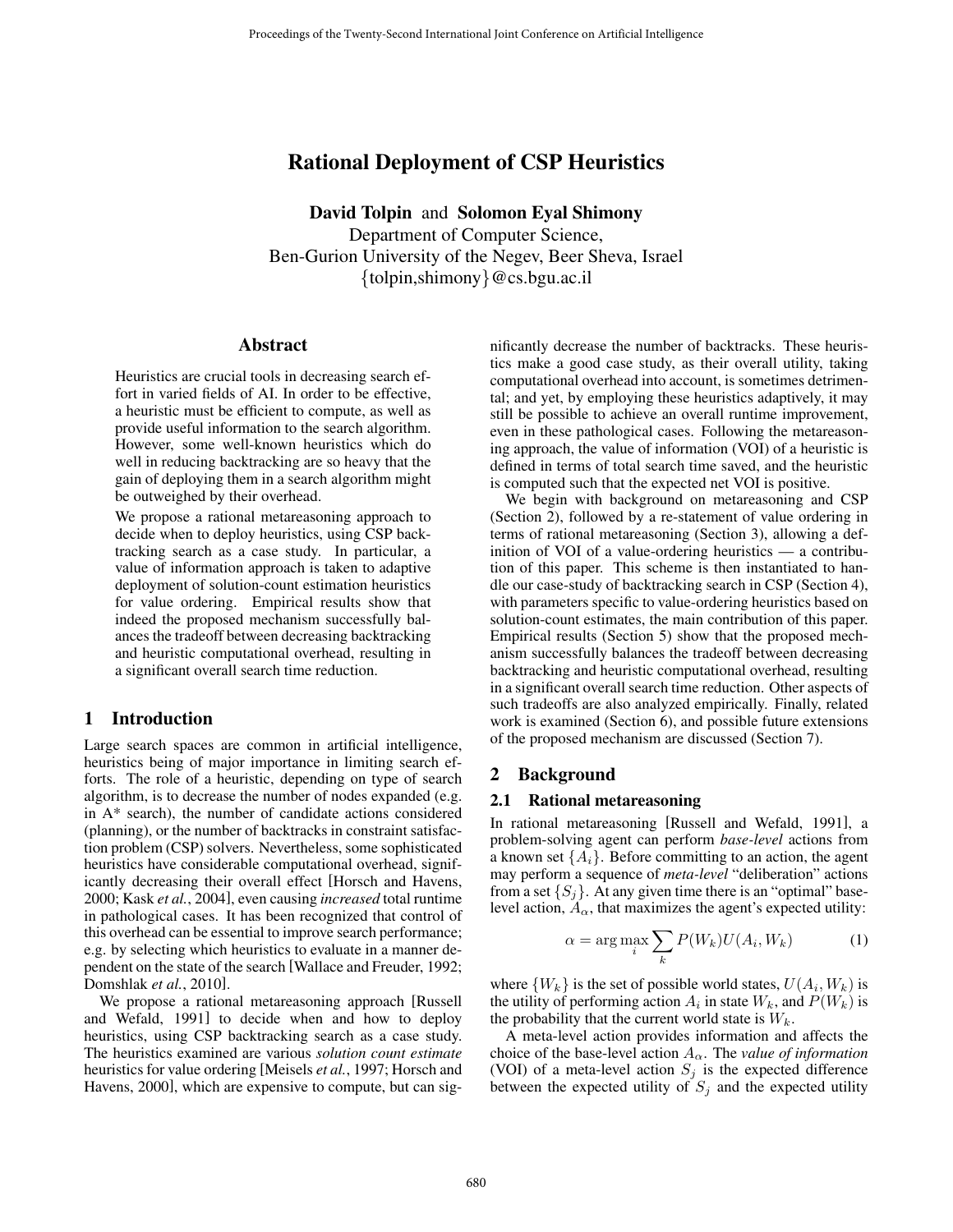of the current  $A_{\alpha}$ , where P is the current belief distribution about the state of world, and  $P<sup>j</sup>$  is the belief-state distribution of the agent after the computational action  $S_i$  is performed, given the outcome of  $S_i$ :

$$
V(S_j) = \mathbb{E}_P(\mathbb{E}_{P^j}(U(S_j)) - \mathbb{E}_{P^j}(U(A_\alpha)))
$$
 (2)

Under certain assumptions, it is possible to capture the dependence of utility on time in a separate notion of *time cost* C. Then, Equation (2) can be rewritten as:

$$
V(S_j) = \Lambda(S_j) - C(S_j)
$$
 (3)

where the *intrinsic value of information*

$$
\Lambda(S_j) = \mathbb{E}_P \left( \mathbb{E}_{P^j} (U(A^j_\alpha)) - \mathbb{E}_{P^j} (U(A_\alpha)) \right)
$$
 (4)

is the expected difference between the *intrinsic expected utilities* of the new and the old selected base-level action, computed after the meta-level action is taken.

#### 2.2 Constraint satisfaction

A constraint satisfaction problem (CSP) is defined by a set of variables  $\mathcal{X} = \{X_1, X_2, ...\}$ , and a set of constraints  $C = \{C_1, C_2, ...\}$ . Each variable  $X_i$  has a non-empty domain  $D_i$  of possible values. Each constraint  $C_i$  involves some subset of the variables—the scope of the constraint— and specifies the allowable combinations of values for that subset. An assignment that does not violate any constraints is called *consistent* (or *a solution*). There are numerous variants of CSP settings and algorithmic paradigms. This paper focuses on binary CSPs over discrete-values variables, and backtracking search algorithms [Tsang, 1993].

A basic method used in numerous CSP search algorithm is that of maintaining arc consistency (MAC) [Sabin and Freuder, 1997]. There are several versions of MAC; all share the common notion of *arc consistency*. A variable  $X_i$  is arcconsistent with  $X_i$  if for every value a of  $X_i$  from the domain  $D_i$  there is a value b of  $X_j$  from the domain  $D_j$  satisfying the constraint between  $X_i$  and  $X_j$ . MAC maintains arc consistency for all pairs of variables, and speeds up backtracking search by pruning many inconsistent branches.

CSP backtracking search algorithms typically employ both variable-ordering [Tsang, 1993] and value-ordering heuristics. The latter type include *minimum conflicts* [Tsang, 1993], which orders values by the number of conflicts they cause with unassigned variables, *Geelen's promise* [Geelen, 1992] — by the product of domain sizes, and *minimum impact* [Refalo, 2004] orders values by relative impact of the value assignment on the product of the domain sizes.

Some value-ordering heuristics are based on solution count estimates [Meisels *et al.*, 1997; Horsch and Havens, 2000; Kask *et al.*, 2004]: solution counts for each value assignment of the current variable are estimated, and assignments (branches) with the greatest solution count are searched first. The heuristics are based on the assumption that the estimates are correlated with the true number of solutions, and thus a greater solution count estimate means a higher probability that a solution be found in a branch, as well as a shorter search time to find the first solution if one exists in that branch. [Meisels *et al.*, 1997] estimate solution counts by approximating marginal probabilities in a Bayesian network derived from the constraint graph; [Horsch and Havens, 2000] propose the *probabilistic arc consistency* heuristic (pAC) based on iterative belief propagation for a better accuracy of relative solution count estimates; [Kask *et al.*, 2004] adapt Iterative Join-Graph Propagation to solution counting, allowing a tradeoff between accuracy and complexity. These methods vary by computation time and precision, although all are rather computationally heavy. Principles of rational metareasoning can be applied independently of the choice of implementation, to decide when to deploy these heuristics.

### 3 Rational Value-Ordering

The role of (dynamic) value ordering is to determine the order of values to assign to a variable  $X_k$  from its domain  $D_k$ , at a search state where values have already been assigned to  $(X_1, ..., X_{k-1})$ . We make the standard assumption that the ordering may depend on the search state, but is not recomputed as a result of backtracking from the initial value assignments to  $X_k$ : a new ordering is considered only after backtracking up the search tree above  $X_k$ .

Value ordering heuristics provide information on future search efforts, which can be summarized by 2 parameters:

- $T_i$ —the expected time to find a solution containing assignment  $X_k = y_{ki}$  or verify that there are no such solutions;
- $p_i$ —the "backtracking probability", that there will be no solution consistent with  $X_k = y_{ki}$ .

These are treated as the algorithm's subjective probabilities about future search in the current problem instance, rather than actual distributions over problem instances. Assuming correct values of these parameters, and independence of backtracks, the expected remaining search time in the subtree under  $X_k$  for ordering  $\omega$  is given by:

$$
T^{s|\omega} = T_{\omega(1)} + \sum_{i=2}^{|D_k|} T_{\omega(i)} \prod_{j=1}^{i-1} p_{\omega(j)}
$$
 (5)

In terms of rational metareasoning, the "current" optimal base-level action is picking the  $\omega$  which optimizes  $T^{s|\omega}$ . Based on a general property of functions on sequences [Monma and Sidney, 1979], it can be shown that  $T^{s|\omega}$  is minimal if the values are sorted by increasing order of  $\frac{T_i}{1-p_i}$ .

A candidate heuristic H (with computation time  $T^H$ ) generates an ordering by providing an updated (hopefully more precise) value of the parameters  $T_i$ ,  $p_i$  for value assignments  $X_k = y_{ki}$ , which may lead to a new optimal ordering  $\omega_H$ , corresponding to a new base-level action. The total expected remaining search time is given by:

$$
T = T^H + E[T^{s|\omega_H}] \tag{6}
$$

Since both  $T^H$  (the "time cost" of H in metareasoning terms) and  $T^{s|\omega_H}$  contribute to T, even a heuristic that improves the estimates and ordering may not be useful. It may be better not to deploy H at all, or to update  $T_i$ ,  $p_i$  only for some of the assignments. According to the rational metareasoning approach (Section 2.1), the intrinsic VOI  $\Lambda_i$  of estimating  $T_i$ ,  $p_i$  for the *i*th assignment is the expected decrease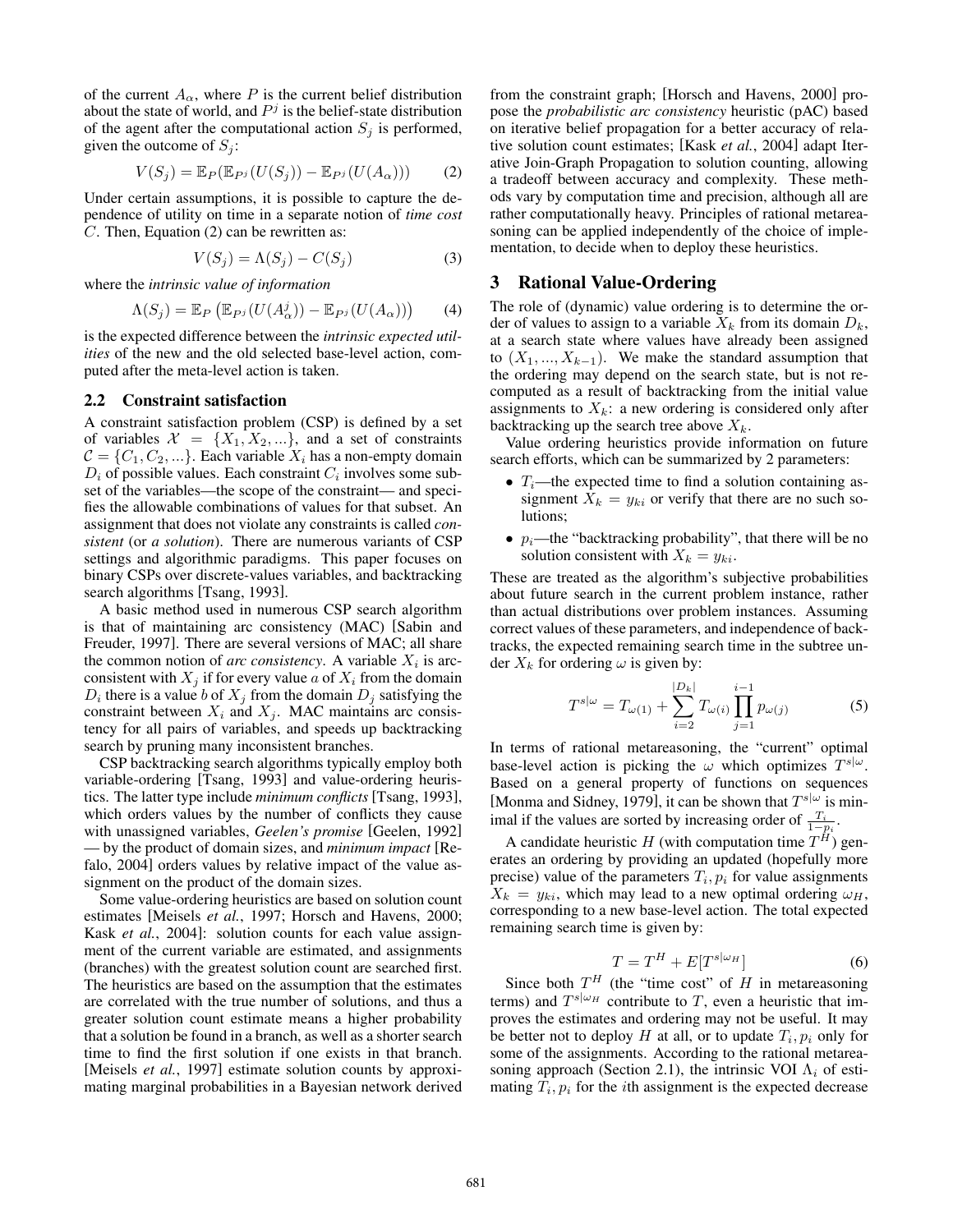in the expected search time:

$$
\Lambda_i = \mathbb{E}\left[T^{s|\omega_-} - T^{s|\omega_{+i}}\right] \tag{7}
$$

where  $\omega_$  is the optimal ordering based on priors, and  $\omega_{+i}$  on values after updating  $T_i, p_i$ . Computing new estimates (with overhead  $T^c$ ) for values  $T_i$ ,  $p_i$  is beneficial just when the net VOI is positive:

$$
V_i = \Lambda_i - T^c \tag{8}
$$

To simplify estimation of  $\Lambda_i$ , the expected search time of an ordering is estimated as though the parameters are computed only for  $\omega_-(1)$ , i.e. for the first value in the ordering; essentially, this is the metareasoning subtree independence assumption. Other value assignments are assumed to have the prior ("default") parameters  $T_{\text{def}}$ ,  $p_{\text{def}}$ . Assuming w.l.o.g. that  $\omega_-(1) = 1$ :

$$
T^{s|\omega_{-}} = T_1 + p_1 \sum_{i=2}^{|D_k|} T_{\text{def}} p_{\text{def}}^{i-2} = T_1 + p_1 T_{\text{def}} \frac{1 - p_{\text{def}}^{(|D_k| - 1)}}{1 - p_{\text{def}}}
$$
\n(9)

and the intrinsic VOI of the ith deliberation action is:

$$
\Lambda_i = \mathbb{E}\left[G(T_i, p_i)\middle| \frac{T_i}{1 - p_i} < \frac{T_1}{1 - p_1}\right] \tag{10}
$$

where  $G(T_i, p_i)$  is the search time gain given the heuristically computed values  $T_i, p_i$ :

$$
G(T_i, p_i) = T_1 - T_i + (p_1 - p_i) T_{\text{def}} \frac{1 - p_{\text{def}}^{(|D_k| - 1)}}{1 - p_{\text{def}}}
$$
 (11)

In some cases, H provides estimates only for the expected search time  $T_i$ . In such cases, the backtracking probability  $p_i$ can be bounded by the Markov inequality as the probability for the given assignment that the time  $t$  to find a solution or to verify that no solution exists is at least the time  $T_i^{all}$  to find all solutions:  $p_i = P(t \geq T_i^{all}) \leq \frac{T_i}{T_i^{all}}$ , and the bound can be used to estimate the probability:

$$
p_i \approx \frac{T_i}{T_i^{all}} \tag{12}
$$

Furthermore, note that in harder problems the probability of backtracking from variable  $X_k$  is proportional to  $p_{\text{def}}^{(|D_k|-1)}$ , and it is reasonable to assume that backtracking probabilities above  $X_k$  (trying values for  $X_1, ..., X_{k-1}$ ) are still significantly greater than 0. Thus, the "default" backtracking probability  $p_{\text{def}}$  is close to 1, and consequently:

$$
T_i^{all} \approx T_{\text{def}}, \quad \frac{1 - p_{\text{def}}^{(|D_k| - 1)}}{1 - p_{\text{def}}} \approx |D_k| - 1 \tag{13}
$$

By substituting  $(12)$ ,  $(13)$  into  $(11)$ , estimate  $(14)$  for  $G(T_i, p_i)$  is obtained:

$$
G(T_i, p_i) \approx T_1 - T_i + (\frac{T_1}{T_1^{all}} - \frac{T_i}{T_i^{all}})T_{\text{def}} \frac{1 - p_{\text{def}}^{(|D_k| - 1)}}{1 - p_{\text{def}}}
$$

$$
\approx (T_1 - T_i)|D_k|
$$
(14)

Finally, since (12), (13) imply that  $T_i < T_1 \Leftrightarrow \frac{T_i}{1 - p_i} < \frac{T_1}{1 - p_1}$ ,

$$
\Lambda_i \approx \mathbb{E}\left[ (T_1 - T_i)|D_k| \middle| T_i < T_1 \right] \tag{15}
$$

# 4 VOI of Solution Count Estimates

The estimated solution count for an assignment may be used to estimate the expected time to find a solution for the assignment under the following assumptions $\cdot$ :

- 1. Solutions are roughly evenly distributed in the search space, that is, the distribution of time to find a solution can be modeled by a Poisson process.
- 2. Finding all solutions for an assignment  $X_k = y_{ki}$  takes roughly the same time for all assignments to the variable Xk. Prior work [Meisels *et al.*, 1997; Kask *et al.*, 2004] demonstrates that ignoring the differences in subproblem sizes is justified.
- 3. The expected time to find all solutions for an assignment divided by its solution count estimate is a reasonable estimate for the expected time to find a single solution.

Based on these assumptions,  $T_i$  can be estimated as  $\frac{T^{all}}{|D_k|n_i}$ where  $T^{all}$  is the expected time to find all solutions for all values of  $X_k$ , and  $n_i$  is the solution count estimate for  $y_{ki}$ ; likewise,  $T_1 = \frac{T^{all}}{|D_k|_{n_{\text{max}}}}$ , where  $n_{\text{max}}$  is the currently greatest  $n_i$ . By substituting the expressions for  $T_i$ ,  $T_1$  into (15), obtain as the intrinsic VOI of computing  $n_i$ :

$$
\Lambda_i = T^{all} \sum_{n=n_{\text{max}}}^{\infty} \left( \frac{1}{n_{\text{max}}} - \frac{1}{n} \right) P(n, \nu) \tag{16}
$$

where  $P(n, \nu) = e^{-\nu} \frac{\nu^n}{n!}$  is the probability, according to the Poisson distribution, to find  $n$  solutions for a particular assignment when the mean number of solutions per assignment is  $\nu = \frac{N}{|D_k|}$ , and N is the estimated solution count for all values of  $\tilde{X_k}$ , computed at an earlier stage of the algorithm.

Neither  $T^{all}$  nor  $T^c$ , the time to estimate the solution count for an assignment, are known. However, for relatively low solution counts, when an invocation of the heuristic has high intrinsic VOI, both  $T^{all}$  and  $T^c$  are mostly determined by the time spent eliminating non-solutions. Therefore,  $T^c$  can be assumed approximately proportional to  $\frac{T^{all}}{|D_k|}$ , the average time to find all solutions for a single assignment, with an unknown factor  $\gamma < 1$ :

$$
T^c \approx \gamma \frac{T^{all}}{|D_k|} \tag{17}
$$

Then,  $T^{all}$  can be eliminated from both  $T^c$  and  $\Lambda$ . Following Equation (8), the solution count should be estimated whenever the net VOI is positive:

$$
V(n_{\text{max}}) \propto |D_k| e^{-\nu} \sum_{n=n_{\text{max}}}^{\infty} \left( \frac{1}{n_{\text{max}}} - \frac{1}{n} \right) \frac{\nu^n}{n!} - \gamma \quad (18)
$$

The infinite series in (18) rapidly converges, and an approximation of the sum can be computed efficiently. As done in

<sup>&</sup>lt;sup>1</sup>We do not claim that this is a valid model of CSP search; rather, we argue that even with such a crude model one can get significant runtime improvements.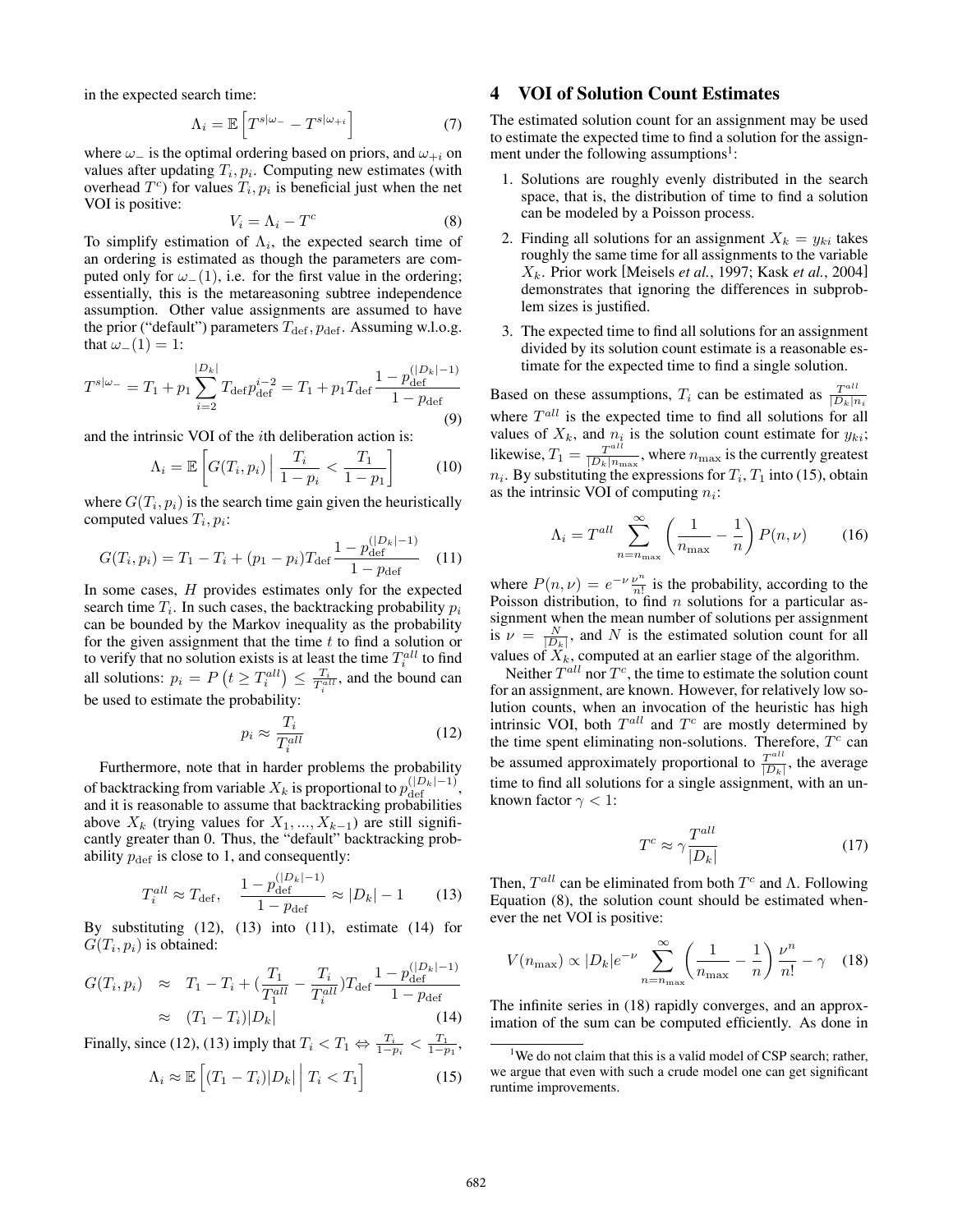Section 5,  $\gamma$  can be learned offline from a set of problem instances of a certain kind for the given implementation of the search algorithm and the solution counting heuristic.

Algorithm 1 implements rational value ordering. The procedure receives problem instance csp with assigned values for variables  $X_1, ..., X_{k-1}$ , variable  $X_k$  to be ordered, and estimate  $N$  of the number of solutions of the problem instance (line 1);  $N$  is computed at the previous step of the backtracking algorithm as the solution count estimate for the chosen assignment for  $X_{k-1}$ , or, if  $k = 1$ , at the beginning of the search as the total solution count estimate for the instance. Solution counts  $n_i$  for some of the assignments are estimated (lines 4–9) by selectively invoking the heuristic computation ESTIMATESOLUTIONCOUNT (line 8), and then the domain of  $X_k$ , ordered by non-increasing solution count estimates of value assignments, is returned (lines 11–12).

Algorithm 1 Value Ordering via Solution Count Estimation 1: procedure VALUEORDERING-SC $(csp, X_k, N)$ 2:  $D \leftarrow D_k, \quad n_{\text{max}} \leftarrow \frac{N}{|D|}$ 3: for all i in 1.. $|D|$  do  $n_i \leftarrow n_{\text{max}}$ 4: while  $V(n_{\text{max}}) > 0$  do  $\triangleright$  using Equation (18) 5: choose  $y_{ki} \in D$  arbitrarily 6:  $D \leftarrow D \setminus \{y_{ki}\}\$ <br>7:  $csp' \leftarrow csp \text{ with }$  $csp' \leftarrow csp$  with  $D_k = \{y_{ki}\}$ 8:  $n_i \leftarrow \text{ESTIMATESOLUTIONCOUNT}(csp')$ 9: **if**  $n_i > n_{\text{max}}$  **then**  $n_{\text{max}} \leftarrow n_i$ 10: end while 11:  $D_{ord} \leftarrow$  sort  $D_k$  by non-increasing  $n_i$ 12: **return**  $D_{ord}$ 

# 5 Empirical Evaluation

Specifying the algorithm parameter  $\gamma$  is the first issue.  $\gamma$ should be a characteristic of the implementation of the search algorithm, rather than of the problem instance; it is also desirable that the performance of the algorithm not be too sensitive to fine tuning of this parameter.

Most of the experiments were conducted on sets of random problem instances generated according to Model RB [Xu and Li, 2000]. The empirical evaluation was performed in two stages. In the first stage, several benchmarks were solved for a wide range of values of  $\gamma$ , and an appropriate value for  $\gamma$  was chosen. In the second stage, the search was run on two sets of problem instances with the chosen  $\gamma$ , as well as with exhaustive deployment, and with the minimum conflicts heuristic, and the search time distributions were compared for each of the value-ordering heuristics.

The AC-3 version of MAC was used for the experiments, with some modifications [Sabin and Freuder, 1997]. Variables were ordered using the maximum degree variable ordering heuristic.<sup>2</sup> The value-ordering heuristic was based on a version of the solution count estimate proposed in [Meisels *et al.*, 1997]. The version used in this paper was optimized for better computation time for overconstrained problem instances. As a result, Equation (17) is a reasonable approximation for this implementation. The source code is available from http://ftp.davidashen.net/vsc.tar.gz.

### 5.1 Benchmarks



Figure 1: Influence of  $\gamma$  in CSP benchmarks

CSP benchmarks from CSP Solver Competition 2005 [Boussemart *et al.*, 2005] were used. 14 out of 26 benchmarks solved by at least one of the solvers submitted for the competition could be solved with 30 minutes timeout by the solver used for this empirical study for all values of  $\gamma$ :  $\gamma = 0$ and the exponential range  $\gamma \in \{10^{-7}, 10^{-6}, ..., 1\}$ , as well as with the minimum-conflicts heuristic and the pAC heuristic.

Figure 1.a shows the mean search time of VOI-driven solution count estimate deployment  $T_{VSC}$  normalized by the search time of exhaustive deployment  $T_{SC}$  ( $\gamma = 0$ ), for the minimum conflicts heuristic  $T_{MC}$ , and for the pAC heuristic  $T_{PAC}$ . The shortest search time on average is achieved by VSC for  $\gamma \in [10^{-4}, 3 \cdot 10^{-3}]$  (shaded in the figure) and is much shorter than for SC (mean  $\left(\frac{T_{VSC}(10^{-3})}{T_{SC}}\right) \approx 0.45$ ); the improvement was actually close to the "ideal" of getting all the information provided by the heuristic without paying the overhead at all. For all but one of the 14 benchmarks the search time for VSC with  $\gamma = 3 \cdot 10^{-3}$  is shorter than for MC. For most values of  $\gamma$ , VSC gives better results than MC  $(\frac{T_{VSC}}{T_{MC}} < 1)$ . pAC always results in the longest search time due to the computational overhead.

<sup>&</sup>lt;sup>2</sup>A dynamic variable ordering heuristic, such as dom/deg, may result in shorter search times in general, but gave no significant improvement in our experiments; on the other hand, static variable ordering simplifies the analysis.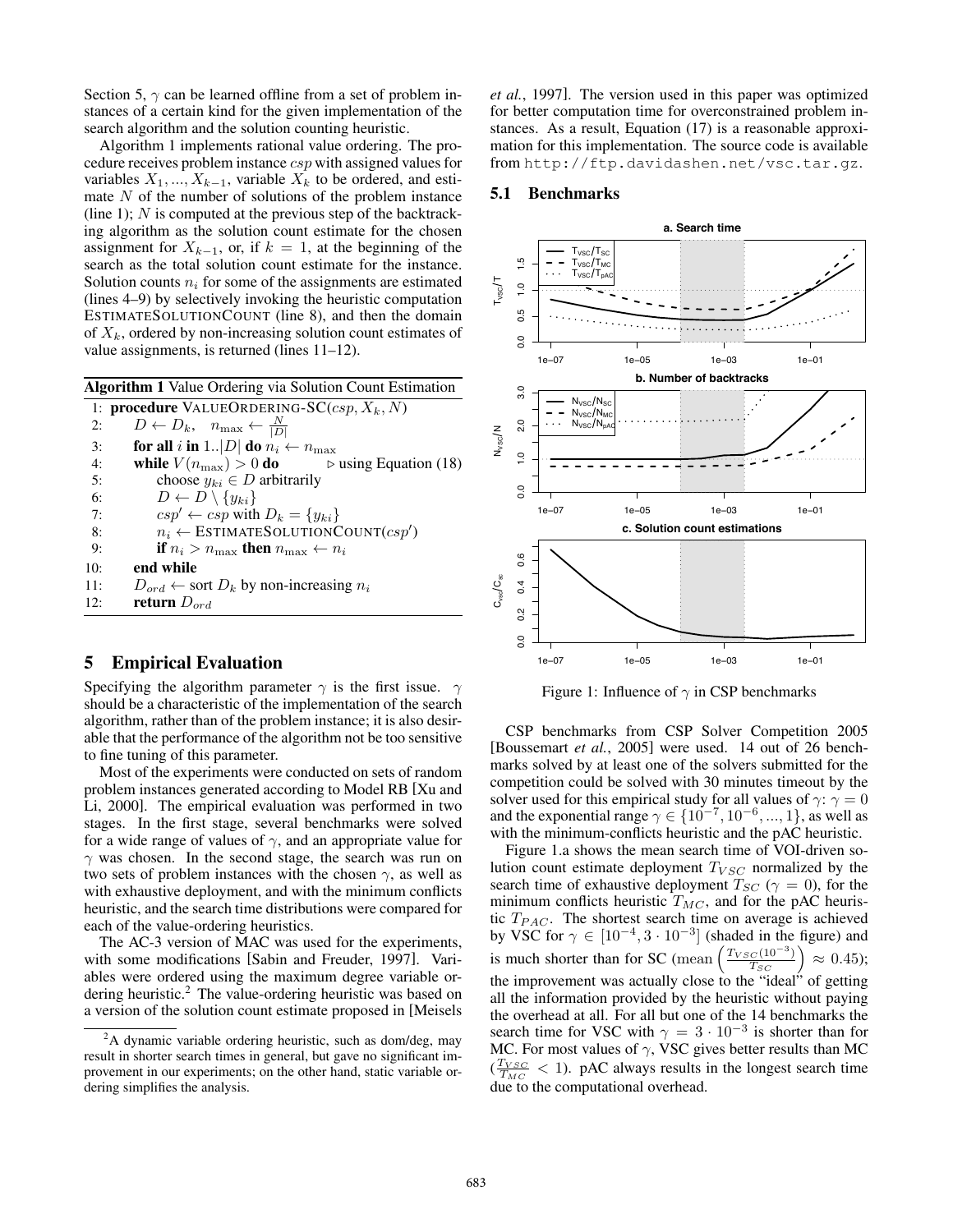Figure 1.b shows the mean number of backtracks of VOIdriven deployment  $N_{VSC}$  normalized by the number of backtracks of exhaustive deployment  $N_{SC}$ , the minimum conflicts heuristic  $N_{MC}$ , and for the pAC heuristic  $N_{pAC}$ . VSC causes less backtracking than MC for  $\gamma \leq 3 \cdot 10^{-3} \left(\frac{N_{VSC}}{N_{MC}} < 1\right)$ . pAC always causes less backtracking than other heuristics, but has overwhelming computational overhead.

Figure 1.c shows  $C_{VSC}$ , the number of estimated solution counts of VOI-driven deployment, normalized by the number of estimated solution counts of exhaustive deployment  $C_{SC}$ . When  $\gamma = 10^{-3}$  and the best search time is achieved, the solution counts are estimated only in a relatively small number of search states: the average number of estimations is ten times smaller than in the exhaustive case  $(\text{mean}\left(\frac{C_{VSC}(10^{-3})}{C_{SC}}\right) \approx 0.099, \text{ median}\left(\frac{C_{VSC}(10^{-3})}{C_{SC}}\right) \approx$ 0.048).

The results show that although the solution counting heuristic may provide significant improvement in the search time, further improvement is achieved when the solution count is estimated only in a small fraction of occasions selected using rational metareasoning.



Figure 2: Search time comparison on sets of random instances (using Model RB)

#### 5.2 Random instances

Based on the results on benchmarks, we chose  $\gamma = 10^{-3}$ , and applied it to two sets of 100 problem instances. Exhaustive deployment, rational deployment, the minimum conflicts heuristic, and probabilistic arc consistency were compared.

The first, easier, set was generated with 30 variables, 30 values per domain, 280 constraints, and 220 nogood pairs per constraint ( $p = 0.24$ ,  $p_{crit} = 0.30$ ). Search time distributions are presented in Figure 2.a. The shortest mean search time is achieved for rational deployment, with exhaustive deployment next ( $\frac{\overline{T}_{SC}}{\overline{T}_{VSC}} \approx 1.75$ ), followed by the minimum conflicts heuristic ( $\frac{\overline{T}_{MC}}{\overline{T}_{VSC}} \approx 2.16$ ) and probabilis-

tic arc consistency  $(\frac{\overline{T}_{pAC}}{\overline{T}_{VSC}} \approx 3.42)$ . Additionally, while the search time distributions for solution counting are sharp  $(\frac{\max T_{SC}}{\overline{T}_{SC}} \approx 1.08, \frac{\max T_{VSC}}{\overline{T}_{VSC}} \approx 1.73)$ , the distribution for the minimum conflicts heuristic has a long tail with a much longer worst case time ( $\frac{\max T_{VSC}}{\overline{T}_{VSC}} \approx 5.67$ ).

The second, harder, set was generated with 40 variables, 19 values, 410 constraints, 90 nogood pairs per constraint (exactly at the phase transition:  $p = p_{crit} = 0.25$ ). Search time distributions are presented in Figure 2.b. As with the first set, the shortest mean search time is achieved for rational deployment:  $\frac{\overline{T}_{SC}}{\overline{T}_{VSC}} \approx 1.43$ , while the relative mean search time for the minimum conflicts heuristic is much longer:  $\overline{T}_{MC}$  $\frac{T_{MC}}{T_{VSC}} \approx 3.45$ . The probabilistic arc consistency heuristic resulted again in the longest search time due to the overhead of computing relative solution count estimates by loopy belief propagation:  $\frac{\max T_{VSC}}{\overline{T}_{VSC}} \approx 3.91$ .

Thus, the value of  $\gamma$  chosen based on a small set of hard instances gives good results on a set of instances with different parameters and of varying hardness.

# 5.3 Generalized Sudoku

Randomly generated problem instances have played a key role in the design and study of heuristics for CSP. However, one might argue that the benefits of our scheme are specific to model RB. Indeed, real-world problem instances often have much more structure than random instances generated according to Model RB. Hence, we repeated the experiments on randomly generated Generalized Sudoku instances [Ansótegui *et al.*, 2006], since this domain is highly structured, and thus a better source of realistic problems with a controlled measure of hardness.

The search was run on two sets of 100 Generalized Sudoku instances, with 4x3 tiles and 90 holes and with 7x4 tiles and 357 holes, with holes punched using the doubly balanced method [Ansótegui et al., 2006]. The search was repeated on each instance with the exhaustive solution-counting, VOIdriven solution counting (with the same value of  $\gamma = 10^{-3}$  as for the RB model problems), minimum conflicts, and probabilistic arc consistency value ordering heuristics. Results are summarized in Table 1 and show that relative performance of the methods on Generalized Sudoku is similar to the performance on Model RB.

|                 | $T_{SC}$ , sec | $T_{VSC}$<br>$T_{SC}$ | $T_{MC}$<br>$T_{SC}$ | $T_{pAC}$<br>$T_{SC}$ |
|-----------------|----------------|-----------------------|----------------------|-----------------------|
| $4x3, 90$ holes | 1.809          | 0.755                 | 1.278                | $.42^{\circ}$         |
| 7x4, 357 holes  | 21.328         | 0.868                 | 3.889                | 3.826                 |

Table 1: Generalized Sudoku

### 5.4 Deployment patterns

One might ask whether trivial methods for selective deployment would work, such as estimating solution counts for a certain number of assignments in the beginning of the search. We examined deployment patterns of VOI-driven SC with  $(\gamma = 10^{-3})$  on several instances of different hardness. For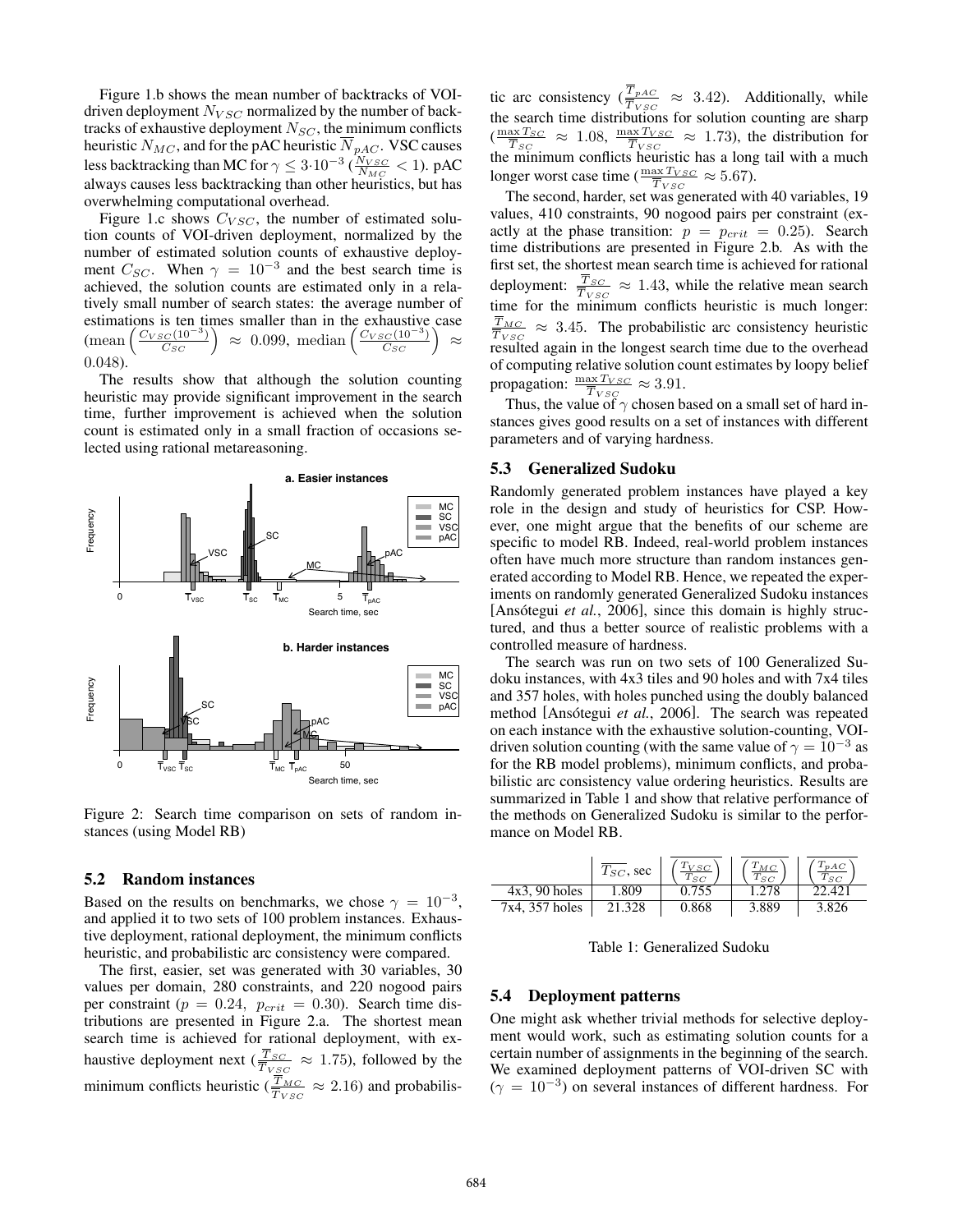all instances, the solution counts were estimated at varying rates during *all stages* of the search, and the deployment patterns differed between the instances, so a simple deployment scheme seems unlikely.

VOI-driven deployment also compares favorably to random deployment. Table 2 shows performance of VOI-driven deployment for  $\gamma = 10^{-3}$  and of uniform random deployment, with total number of solution count estimations equal to that of the VOI-driven deployment. For both schemes, the values for which solution counts were not estimated were ordered randomly, and the search was repeated 20 times. The mean search time for the random deployment is  $\approx 1.6$  times longer than for the VOI-driven deployment, and has  $\approx 100$ times greater standard deviation.

|            |        | mean(T), sec   median(T), sec   sd(T), sec |        |
|------------|--------|--------------------------------------------|--------|
| VOI-driven | 19.841 | 19.815                                     | 0.188  |
| random     | 31.421 | 42.085                                     | 20.038 |

Table 2: VOI-driven vs. random deployment

# 6 Discussion and Related Work

The principles of bounded rationality appear in [Horvitz, 1987]. [Russell and Wefald, 1991] provided a formal description of rational metareasoning and case studies of applications in several problem domains. A typical use of rational metareasoning in search is in finding which node to expand, or in a CSP context determining a variable or value assignment. The approach taken in this paper adapts these methods to whether to spend the time to compute a heuristic.

Runtime selection of heuristics has lately been of interest, e.g. deploying heuristics for planning [Domshlak *et al.*, 2010]. The approach taken is usually that of *learning* which heuristics to deploy based on features of the search state. Although our approach can also benefit from learning, since we have a parameter that needs to be tuned, its value is mostly algorithm dependent, rather than problem-instance dependent. This simplifies learning considerably, as opposed to having to learn a classifier from scratch. Comparing metareasoning techniques to learning techniques (or possibly a combination of both, e.g. by learning more precise distribution models) is an interesting issue for future research.

Although rational metareasoning is applicable to other types of heuristics, solution-count estimation heuristics are natural candidates for the type of optimization suggested in this paper. [Dechter and Pearl, 1987] first suggested solution count estimates as a value-ordering heuristic (using propagation on trees) for constraint satisfaction problems, refined in [Meisels *et al.*, 1997] to multi-path propagation.

[Horsch and Havens, 2000] used a value-ordering heuristic that estimated relative solution counts to solve constraint satisfaction problems and demonstrated efficiency of their algorithm (called pAC, probabilistic Arc Consistency). However, the computational overhead of the heuristic was large, and the relative solution counts were computed offline. [Kask *et al.*, 2004] introduced a CSP algorithm with a solution counting heuristic based on the Iterative Join-Graph Propagation (IJGP-SC), and empirically showed performance advances over MAC in most cases. In several cases IJGP-SC was still slower than MAC due to the computational overhead. [Kask *et al.*, 2004] also used the IJGP-SC heuristic as the value ordering heuristic for MAC.

Impact-based value ordering [Refalo, 2004] is another heavy informative heuristic. One way to decrease its overhead, suggested in [Refalo, 2004], is to learn the impact of an assignment by averaging the impact of earlier assignments of the same value to the same variable. Rational deployment of this heuristic by estimating the probability of backtracking based on the impact may be possible, an issue for future research. [Gomes *et al.*, 2007] propose a technique that adds random generalized XOR constraints and counts solutions with high precision, but at present requires *solving* CSPs, thus seems not to be immediately applicable as a search heuristic.

The work presented in this paper differs from the above related schemes in that it does not attempt to introduce new heuristics or solution-count estimates. Rather, an "off the shelf" heuristic is deployed selectively based on value of information, thereby significantly reducing the heuristic's "effective" computational overhead, with an improvement in performance for problems of different size and hardness.

# 7 Summary and Future Research

This paper suggests a model for adaptive deployment of value ordering heuristics in algorithms for constraint satisfaction problems. As a case study, the model was applied to a valueordering heuristic based on solution count estimates, and a steady improvement in the overall algorithm performance was achieved compared to *always* computing the estimates, as well as to other simple deployment tactics. The experiments showed that for many problem instances the optimum performance is achieved when solution counts are estimated only in a relatively small number of search states.

The methods introduced in this paper can be extended in numerous ways. First, generalization of the VOI to deploy different types of heuristics for CSP, such as variable ordering heuristics, as well as reasoning about deployment of more than one heuristic at a time, are natural non-trivial extensions. Second, an explicit evaluation of the quality of the distribution model is an interesting issue, coupled with a better candidate model of the distribution. Such distribution models can also employ more disciplined statistical learning methods in tandem, as suggested above. Finally, applying the methods suggested in this paper to search in other domains can be attempted, especially to heuristics for planning. In particular, examining whether the meta-reasoning scheme can improve reasoning over deployment of heuristics based solely on learning methods is an interesting future research issue.

# Acknowledgments

The research is partially supported by the IMG4 Consortium under the MAGNET program of the Israeli Ministry of Trade and Industry, by Israel Science Foundation grant 305/09, by the Lynne and William Frankel Center for Computer Sciences, and by the Paul Ivanier Center for Robotics Research and Production Management.